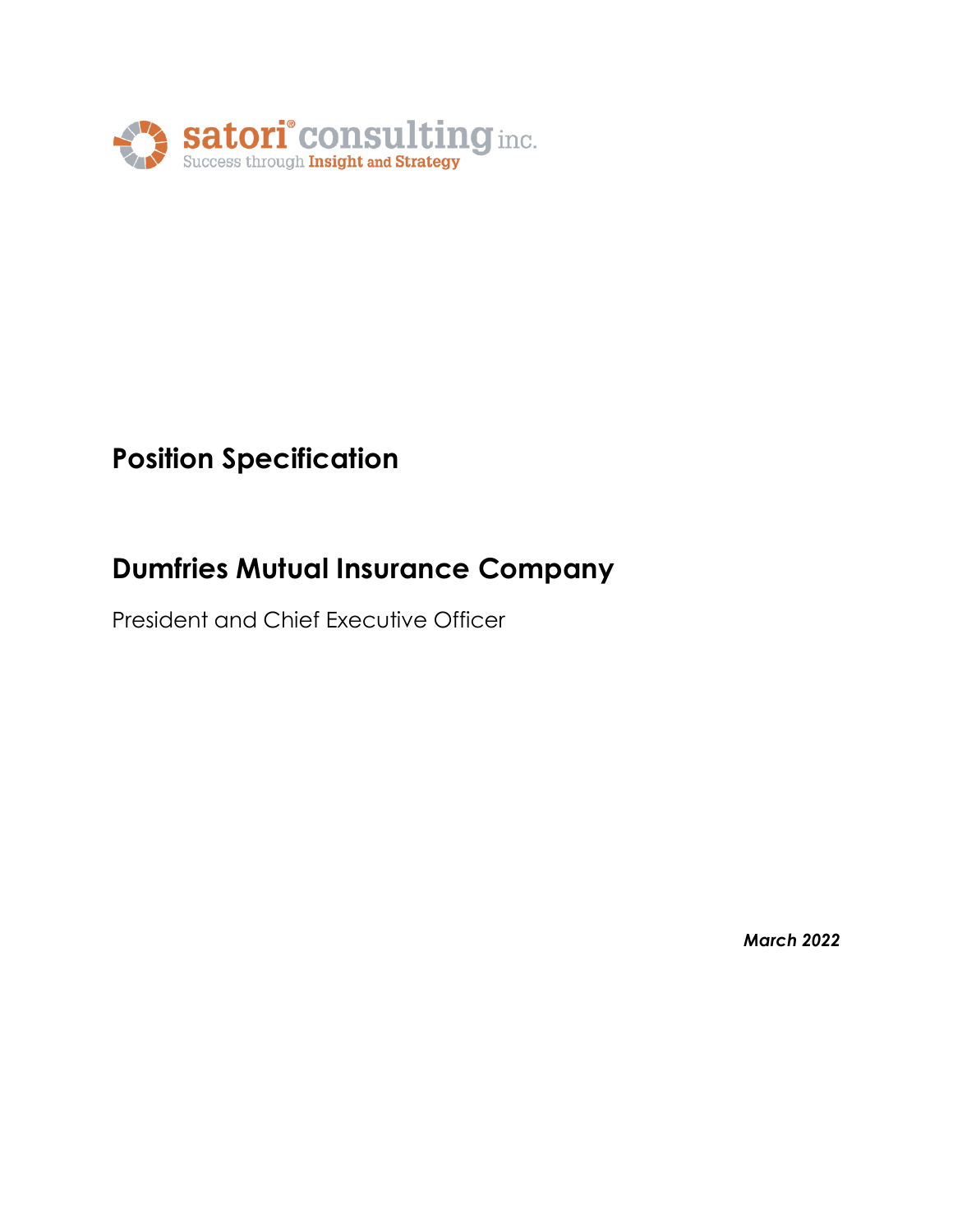

**DIRECT REPORTS** Five

**POSITION** President and Chief Executive Officer (CEO) **LOCATION** Sheffield, Ontario (Municipality of Hamilton) **REPORTING RELATIONSHIP** Board of Directors, Dumfries Mutual Insurance Co. **WEBSITE** www.dumfriesmutual.com

# **THE OPPORTUNITY**

After 30+ years with Dumfries Mutual Insurance Company (Dumfries), the current President and CEO will be retiring in Q4 2022.

As the new President and CEO, you will have a unique opportunity to build on a solid foundation while strategically moving Dumfries Mutual to the next level of growth and profitability. As a strategic visionary, you embody the values that transcend the 'Mutual System' and are comfortable questioning the status quo as well as empowering change. You make decisions rooted in facts and thorough analysis, and empower those around you to take initiative.

You nurture and maintain an open and transparent relationship with the Board of Directors by providing frequent and timely reports on strategic, operational, and insurance policy matters impacting the organization and, by extension, the policy holders. Finally, you have a passion to make a difference within your community, and want to be part of something bigger.

If this sounds like you, your areas of focus will include the following:

- Strategic Planning
- Financial Leadership
- Board Advisor and Collaborator
- Employee Engagement and Empowerment
- Regulatory Compliance, Governance, and Risk Management
- External representation of Dumfries and partnerships

# **COMPANY BACKGROUND**

Dumfries Mutual Insurance Company is a residential, auto, farm, and commercial insurance company that serves Cambridge, Kitchener-Waterloo, Guelph, rural Hamilton, and surrounding areas. The spirit behind mutual insurance is supportive and helpful. It's about looking out for the greater good — and that's what makes Dumfries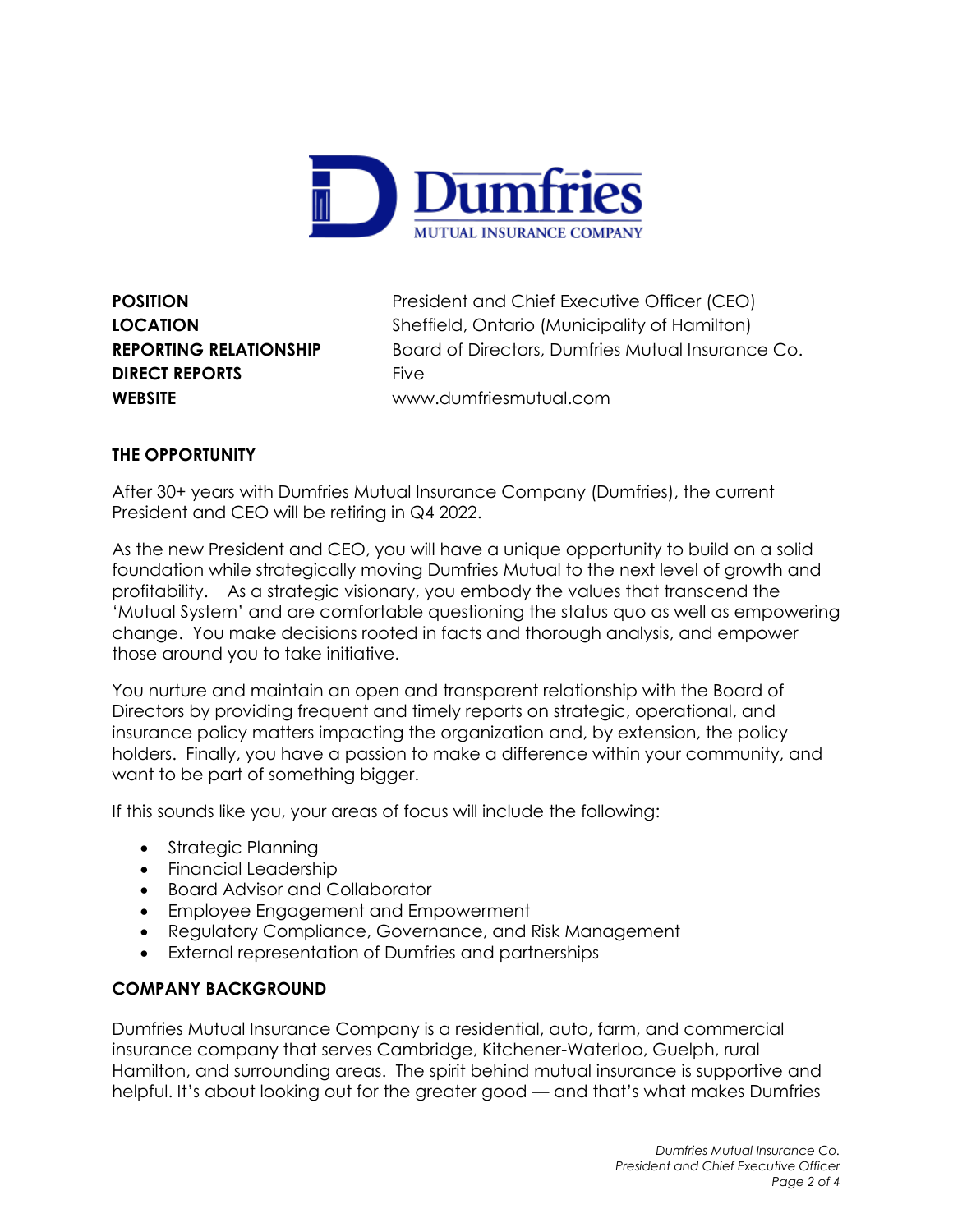different**.** Founded in 1856, in the Village of Roseville, they are proud to be the oldest Ontario farm mutual insurance company.

Dumfries aspires to be *"a competitive, fair and responsible mutual insurance organization that embraces new technologies and growth. Our people operate within a culture of outstanding service and innovation to provide an exceptional stakeholder experience."*

Their aspiration is fast becoming reality with the support of a small yet mighty team that currently underwrites approximately \$20 million in gross written premiums which contributes to a stable surplus.

### **EXPERIENCE and COMPETENCIES:**

- A minimum of five years' management experience working in the property and casualty insurance industry, or related financial services, with demonstrated success in building cohesive, engaged and motivated teams.
- A minimum of two years' experience working closely with a Board of Directors.
- Proven leadership skills confident, persistent, empathic, persuasive and motivating. Able to delegate and be hands-on, when necessary.
- Several years' profitable 'P &L' experience, for a business unit/company.
- Data-driven mindset with strong analytical and quantitative skills.
- Demonstrated passion for community involvement.
- Proficient in Microsoft Office with advanced Excel skills.

#### **EDUCATION:**

- Chartered Insurance Professional designation (CIP and/or FCIP).
- MBA and/or accelerated designation, or equivalent experience.
- A valid driver's license and reliable transportation is required.

#### **REQUIRED LEADERSHIP SKILLS:**

**Strategic Thought Leader:** Seen as an industry thought leader through a demonstrated ability to turn strategy into action and action into fiscally responsible results. Thinks critically before making decisions by tapping into a strong understanding of financials, data, analytics and market trends to support business cases that will positively influence long-term success.